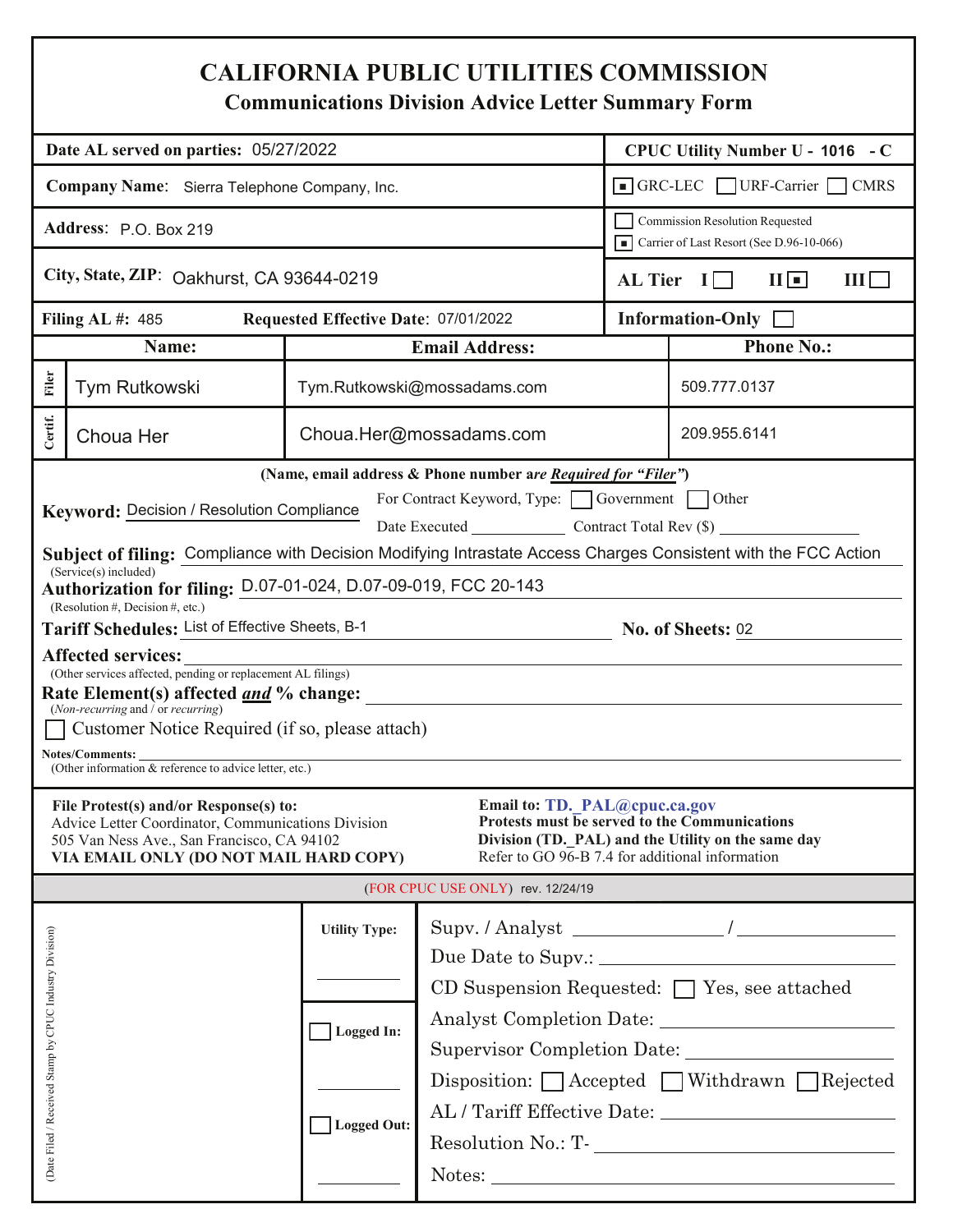

T (209) 955-6100 F (209) 955-6199

3121 W. March Lane Suite 200 Stockton, CA 95219

## **VIA E-FILE**

May 27, 2022

U-1016-C

Advice Letter No. 485

PAL Coordinator Communications Division California Public Utilities Commission 505 Van Ness Avenue, 3rd Floor San Francisco, California 94102-3298

Dear PAL Coordinator,

This is a Tier 2 filing, which revises the following tariff sheets for Sierra Telephone Company, Inc. ("Sierra Telephone"):

| Cal. P.U.C.              |                            |  |  |  |
|--------------------------|----------------------------|--|--|--|
| Title of Sheet           | P.U.C. Sheet No.           |  |  |  |
| B1. Access Service       | 8th Revised Sheet 2        |  |  |  |
| List of Effective Sheets | 19th Revised Check Sheet A |  |  |  |
|                          |                            |  |  |  |

This filing is made in compliance with the Federal Communication Commission's (FCC) Order 20-143; Part 51 – Interconnection; Subpart M – 8YY Transition; §51.909 Transition of rate-of-return carrier access charges; Step 3. The FCC Order further established a three step glidepath reduction to a uniform, nationwide toll free database query rate. Step 3 requires interstate and intrastate originating End Office Access Service rate elements for Toll Free Calls to be reduced by one-half. It also requires the rates for intrastate and interstate Toll Free Database Query Charges to be reduce by one-half to the transitional rate of \$0.0002 per query set forth in paragraph (o)(2) of 47 CFR §51.909. Sierra Telephone proposes a reduction to the required rate level.

Sierra Telephone requests that this filing becomes effective July 1, 2022.

Anyone may protest or respond to this advice letter, which was filed on May 27, 2022, by sending a written protest or response via email [TD. PAL@cpuc.ca.gov] to the Advice Letter Coordinator, Communications Division. If submitting a protest, the protest must set forth the specific grounds on which it is based, including supporting information or legal arguments. A protest or response to the advice letter must be submitted to CD within 20 days of the date the advice letter was filed and served on the carrier on the same day. Email a copy of the protest or response to this advice letter to Regulatory Manager (Regulatory@stcg.net). To obtain information about the CPUC's procedures for advice letters and protests, go to the CPUC's website at www.cpuc.ca.gov and look for links to General Order 96-B.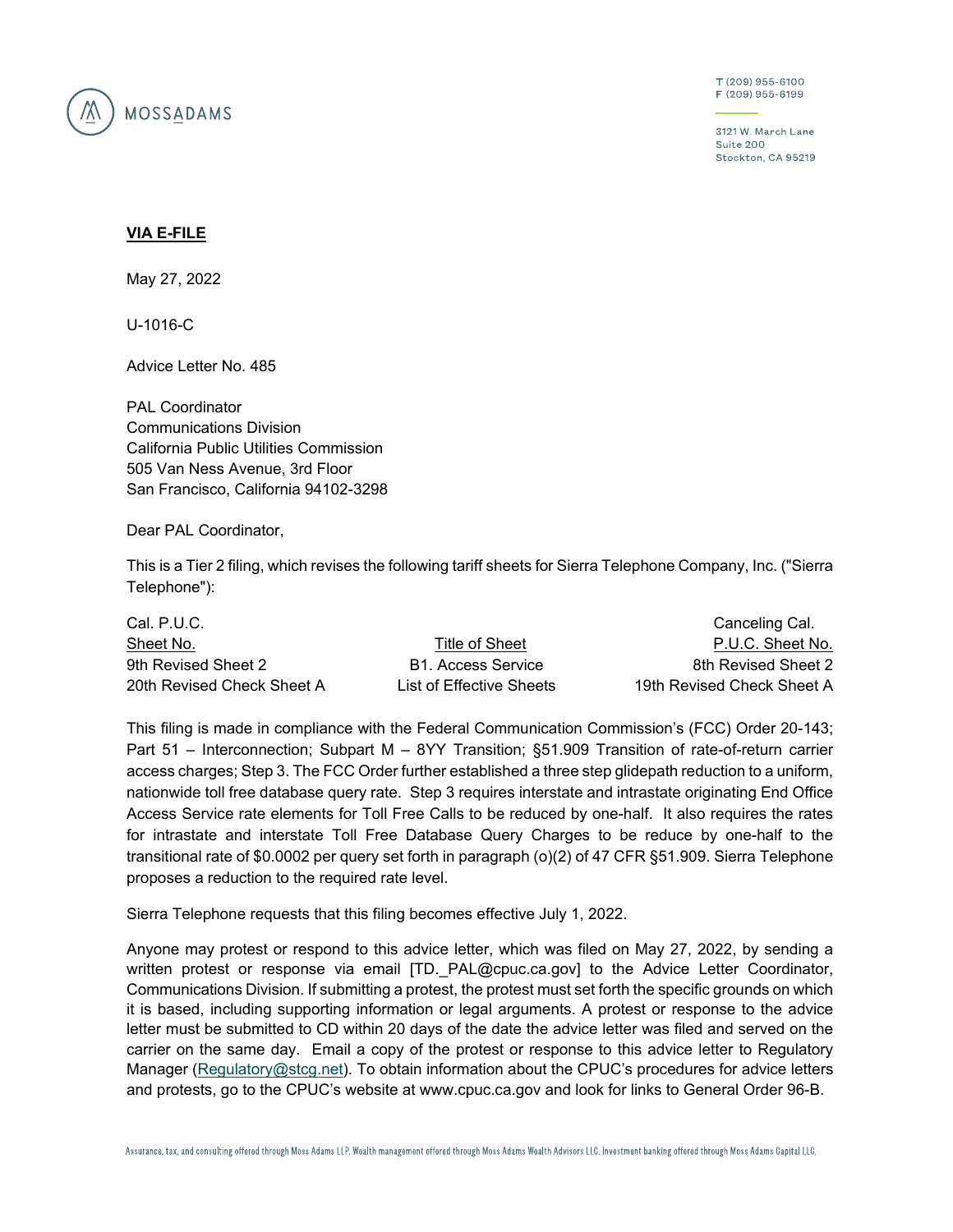

Upon approval, please notify Choua Her by e-mail (Choua.Her@mossadams.com) with your filed and effective dates.

A copy of this Advice Letter filing is being sent to the regular contacts on Sierra Telephone's Service List for all advice letter filings. In addition, Sierra Telephone is serving this advice letter on the list designated on the Commission's website for "Changes in rates, terms and conditions of service, or initiation of new service" under G.O. 96-B, Industry Rule 10. See Resolution T-17327 (dated January 12, 2012).

Call me at 509-777-0137 or email Tym.Rutkowski@mossadams.com if you have questions about the filing matter and call Choua Her at 209-955-6141 about tariff format issues.

Sincerely,

Jym.

**Tym Rutkowski**  Senior Manager (509) 777-0137 tym.rutkowski@mossadams.com

TR:ch

**Enclosures** Advice Letter Service Lists

Advice Letter Service List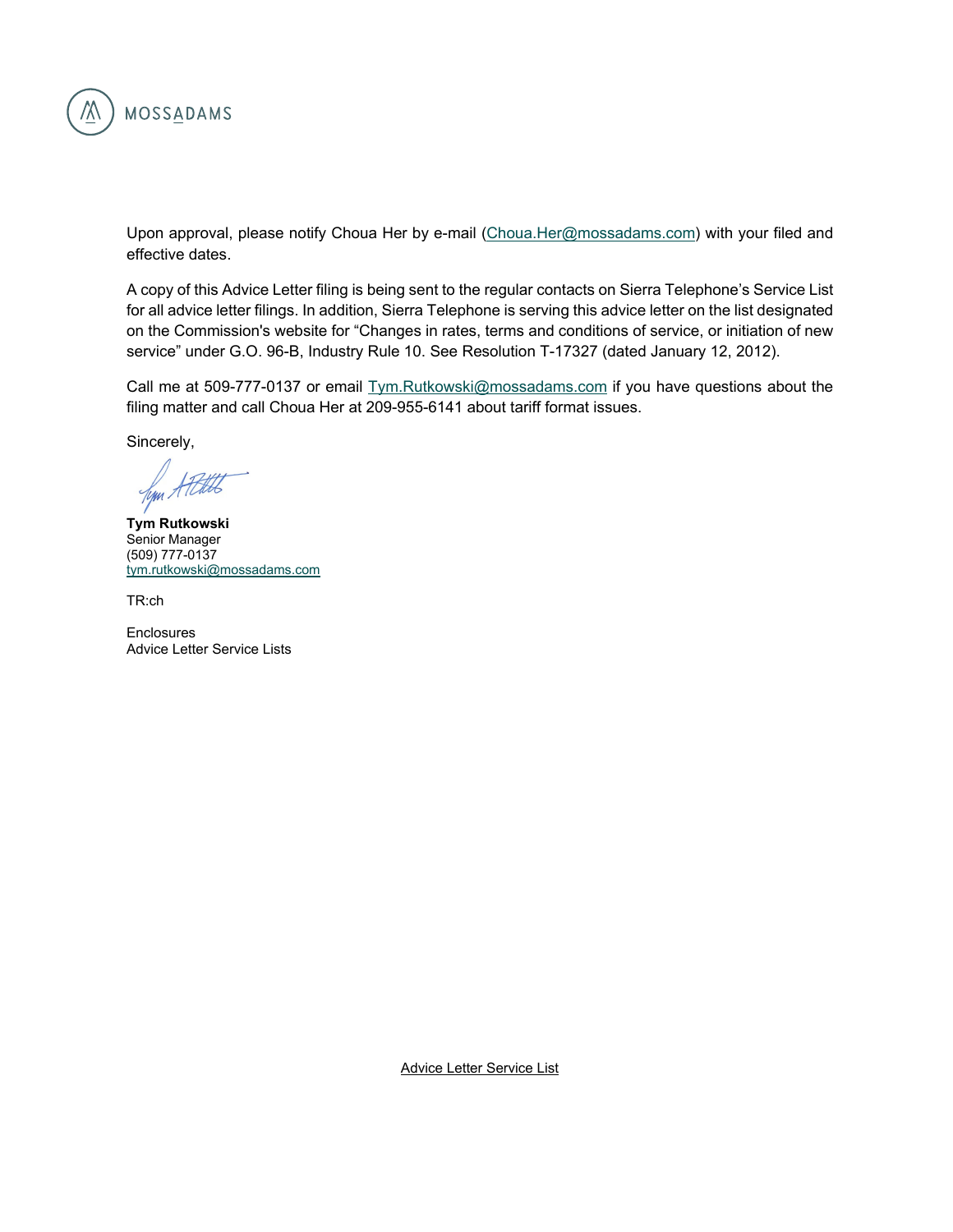

Al Baumgarner Finance Director Sierra Telephone P.O. Box 219 Oakhurst, CA 93644-0219 Regulatory@stcg.net

Controller The Ponderosa Telephone Company P.O. Box 21 O'Neals, CA 93645 Service via e-mail to: Regulatory@ponderosatel.com

Charles E. Born Manager, State Government Affairs Citizens Telecommunications P.O. Box 340 Elk Grove, CA 95759-0340 Service via e-mail to: Charlie.Born@ftr.com

AT&T California Attn: Ross Johnson 525 Market Street, Room 1944 San Francisco, CA 94105-2727 Service via e-mail to: regtss@att.com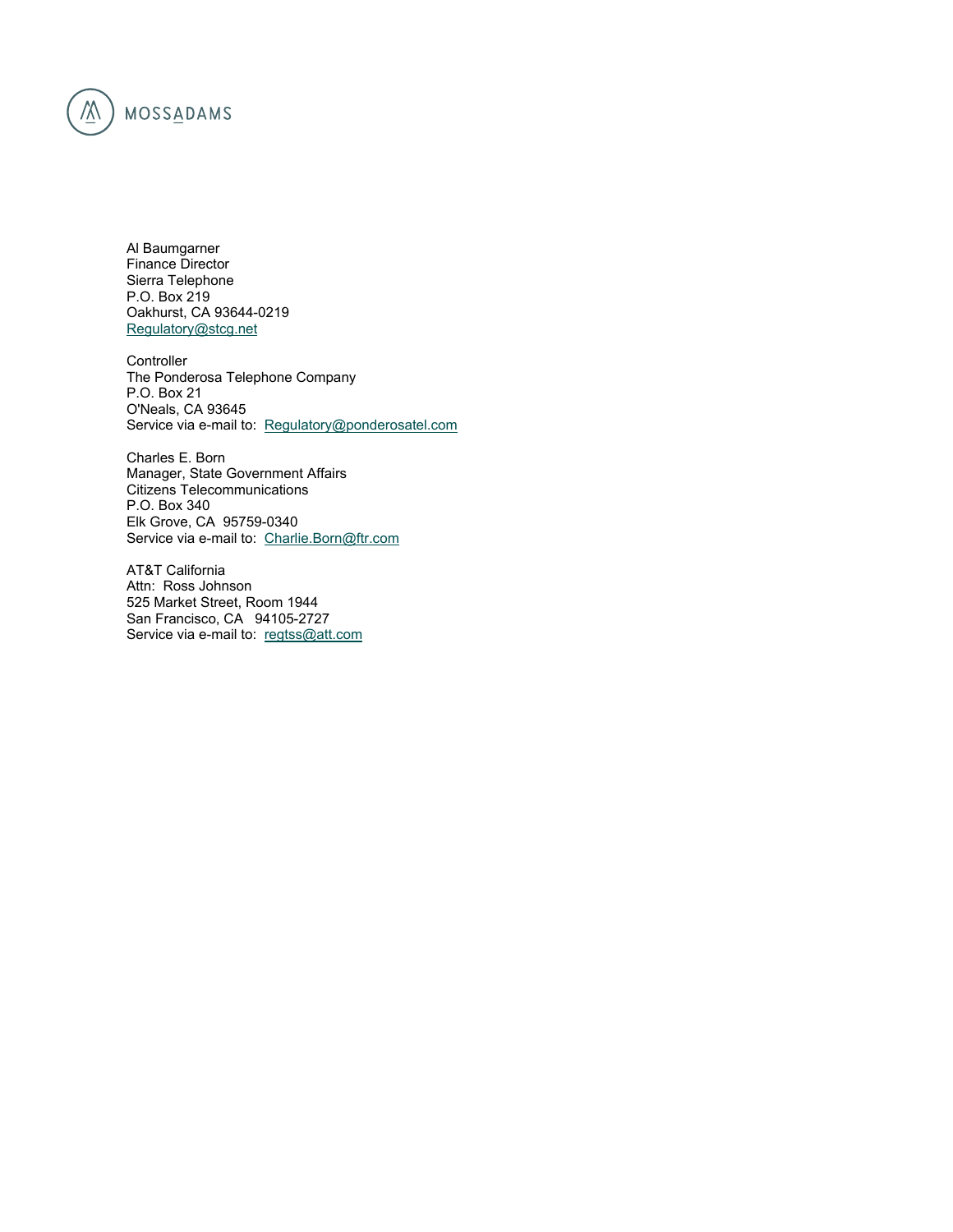## CPUC Advice Letter Service List: Changes in rates, terms and conditions of service, or initiation of new service.

| <b>First Name</b> | <b>Last Name</b> | <b>Email Address</b>                 | <b>Company</b>                        | <b>UNumber</b> | <b>Date Submitted</b> |
|-------------------|------------------|--------------------------------------|---------------------------------------|----------------|-----------------------|
| Ross              | Johnson          | att-regulatory-ca@att.com            | AT&T California                       | 1001           | 2/24/2012             |
| Steve             | Fetzer           | sfetzer@4cct.com                     | <b>CCT Telecomm</b>                   |                | 3/1/2012              |
|                   |                  |                                      |                                       |                |                       |
| Sherri            | Flatt            | regulatoryaffairs@sagetelecom.net    | Sage Telecom, Inc.                    | U-6585-C       | 3/1/2012              |
| John              | Gutierrez        | John Gutierrez@cable.comcast.com     | Comcast Phone of California, LLC      | U-5698-C       | 3/1/2012              |
| Kelly             | Pool             | kpool@4cct.com                       | <b>CCT</b>                            | 5607           | 3/1/2012              |
| Judith            | Riley            | jriley@telecompliance.net            | Telecom Professionals, Inc.           |                | 3/2/2012              |
|                   |                  | PJOSEPHSON@STERLINGBUSINESSLAW.CO    |                                       |                |                       |
| PHILIP            | <b>JOSEPHSON</b> | M                                    | TNCI                                  |                | 3/5/2012              |
| <b>KAREN</b>      | <b>MCBEE</b>     | TRUCKEE25@AOL.COM                    | PPG COMMUNICATIONS                    |                | 3/6/2012              |
|                   |                  |                                      |                                       |                |                       |
| Marg              | Tobias           | info@tobiaslo.com                    |                                       |                | 3/12/2012             |
| Michelle          | Salisbury        | michelle.salisbury@crowncastle.com   | CA - CLEC LLC & NewPath Networks, LLC | 6936 & 6928    | 3/13/2012             |
| Yvonne            | Wooster          | ysmythe@caltel.com                   | Calaveras Telephone                   | $U-1004-C$     | 3/16/2012             |
| Joe               | Richardson       | joe@speedypin.com                    | SpeedyPin, LLC                        | 7191           | 3/22/2012             |
| Floyd             | Jasinski         | floyd.jasinski@consolidated.com      | Consolidated Communications, Inc      | 1015, 7261     | 3/26/2012             |
| Karen             | Ritter           | CAservicelist@tminc.com              |                                       |                | 4/2/2012              |
| davina            | hunter           | davinahunter29@gmail.com             |                                       |                | 4/23/2012             |
|                   |                  |                                      | Kelley Drye & Warren LLP              |                |                       |
| Winafred          | <b>Brantl</b>    | wbrantl@kelleydrye.com               |                                       |                | 4/24/2012             |
| Judy              | Pau              | dwtcpucdockets@dwt.com               | Davus Wright Tremaine                 |                | 6/12/2012             |
| Dean              | LaChapelle       | deanvic@yahoo.com                    | Point To Point Inc                    | 6066           | 6/12/2012             |
| Charlie           | Born             | Charlie.Born@ftr.com                 | <b>Frontier Communications</b>        | 1024           | 6/26/2012             |
| William           | Prentice         | william.c.prentice@gmail.com         |                                       |                | 7/1/2012              |
| Risa              | Hernandez        | rhh@cpuc.ca.gov                      | CPUC                                  |                | 7/6/2012              |
| Steven            | Fenker           | steve@tsihomephone.com               | <b>Nexus Communications</b>           | U-4387-C       | 9/17/2012             |
| Niki              | Bawa             | $\overline{\text{nb}}$ 2@cpuc.ca.gov |                                       |                | 10/17/2012            |
|                   |                  |                                      |                                       |                |                       |
| John              | Clark            | jclark@goodinmacbride.com            |                                       |                | 11/14/2012            |
| Stefanie          | Edwards          | sedwards@bluecasa.com                | <b>Blue Casa Telephone</b>            |                | 12/3/2012             |
| Bill              | Peters           | bill.peters@argusmedia.com           | Argus Media                           | N/A            | 2/26/2013             |
| Michael           | Heyenga          | cwa9509@gmail.com                    |                                       |                | 2/28/2013             |
| Kristopher        | Twomey           | kris@lokt.net                        |                                       |                | 5/23/2013             |
| Heather           | Kirby            | hkirby@telecomcounsel.com            | Lance J.M. Steinhart, P.C.            |                | 6/24/2013             |
| Paula             | Schneider        | paula@crockerlawfirm.com             | Crocker & Crocker                     |                | 8/9/2013              |
|                   |                  |                                      |                                       |                |                       |
| Scott             | Kellogg          | scottekellogg@me.com                 | Kellogg Law Group, LLC                |                | 8/12/2013             |
| Michel            | Nelson           | mnelson@o1.com                       | O1 Communications, Inc.               | $U - 6065$     | 8/20/2013             |
| N.A.              | Tannenbaum       | cpuclists@gmail.com                  |                                       |                | 9/8/2013              |
| Angel             | Barragan         | Angel@FirelineBroadband.com          |                                       |                | 11/21/2013            |
| liz               | podolinsky       | pod@cpuc.ca.gov                      | CPUC                                  |                | 12/9/2013             |
| Lisa              | Prigozen         | lpp@cpuc.ca.gov                      | CPUC                                  |                | 1/29/2014             |
| G                 | Rogers           | grogerswcms@live.com                 |                                       |                | 2/2/2014              |
| Timothy           | Naple            | tnaple@luxbridge.com                 | LuxBridge                             |                | 2/6/2014              |
| Pam               | Bathke           | ratechange@telekenex.com             | <b>Telekenex</b>                      | $U - 6647 - C$ | 2/12/2014             |
|                   |                  |                                      |                                       |                |                       |
| Anna              | Jew              | anna.jew@cpuc.ca.gov                 |                                       |                | 3/12/2014             |
| <b>Bryant</b>     | Peters           | bryant.peters@cgminc.com             |                                       |                | 4/24/2014             |
| Virginia          | Morales          | thelegend831@live.com                | <b>Choke Wireless Communications</b>  |                | 9/15/2014             |
| Patrice           | Rogers           | progers@rtcteam.net                  | RTC Associates. LLC                   |                | 10/10/2014            |
| Kennyatta         | Perkins          | kperkins@rtcteam.net                 | RTC Associates, LLC                   |                | 10/10/2014            |
| Aisha             | Perkins          | aperkins@rtcteam.net                 | RTC Associates, LLC                   |                | 10/10/2014            |
| robin             | wolkoff          | robin.wolkoff@sprint.com             | Sprint                                |                | 10/16/2014            |
| stephen           | klein            | Steve@SafetyNetWireless.com          | <b>Expert Choice Marketing</b>        |                | 11/14/2014            |
|                   |                  |                                      |                                       |                |                       |
| Regulatory        | Dept             | regulatory@ecomobile.com             |                                       |                | 1/9/2015              |
| Tina              | Allen            | tallen@telecomservicebureau.com      |                                       |                | 1/19/2015             |
| Alan              | Galloway         | alangalloway@dwt.com                 | Davis Wright Tremaine                 |                | 1/22/2015             |
| Melissa           | Taylor           | VARIETY.TEL.WIRELESS@HOTMAIL.COM     | VARIETY TEL. & WIRELESS               | 14497          | 1/23/2015             |
| David             | West             | david.west@clearpathwm.com           |                                       |                | 2/25/2015             |
| MelissaDenee      | Taylor           | varietytelwireless@att.net           | VARIETY TEL. & WIRELESS               | U-14497        | 3/16/2015             |
| <b>Becky</b>      | Heggelund        | bheggelund@nbglaw.com                | Nowalsky & Gothard, APLLC             |                | 3/18/2015             |
| Michael           | Rees             | mrees@summitig.com                   |                                       |                | 6/23/2015             |
|                   |                  |                                      |                                       |                |                       |
| Rachel            | Schmeidler       | rachel.schmeidler@sprint.com         | Sprint                                |                | 6/29/2015             |
| Andy              | Roberts          | andy@donpickett.com                  | PG&E                                  |                | 7/14/2015             |
| Justin            | <b>Barnes</b>    | jbarnes@kfwlaw.com                   |                                       |                | 8/18/2015             |
| Carla             | Liff             | Carla.Liff@cgminc.com                |                                       |                | 8/27/2015             |
| Anne              | Clements         | Anne.Clements@cgminc.com             |                                       |                | 8/27/2015             |
| Julie             | Poon             | julie.poon@consolidated.com          | <b>Consolidated Communications</b>    |                | 9/23/2015             |
| John              | Willis           | john.willis@iwirelesshome.com        | i-wireless                            |                | 10/27/2015            |
| Eric              | Schimpf          | eschimpf@iwirelesshome.com           | iwireless                             |                | 10/27/2015            |
|                   |                  | sbailey@iwirelesshome.com            |                                       |                | 10/27/2015            |
| Sam               | <b>Bailey</b>    |                                      | i-wireless                            |                |                       |
| Jason             | VanArsdall       | jvanarsdall@iwirelesshome.com        | <b>Access Wireless</b>                |                | 10/27/2015            |
| Kim               | Malcolm          | klmalcolm@gmail.com                  |                                       |                | 11/4/2015             |
| David             | Avila            | davila@tracfone.com                  |                                       |                | 12/2/2015             |
| Kristine          | Lee              | kristine.lee@boostmobile.com         |                                       |                | 2/1/2016              |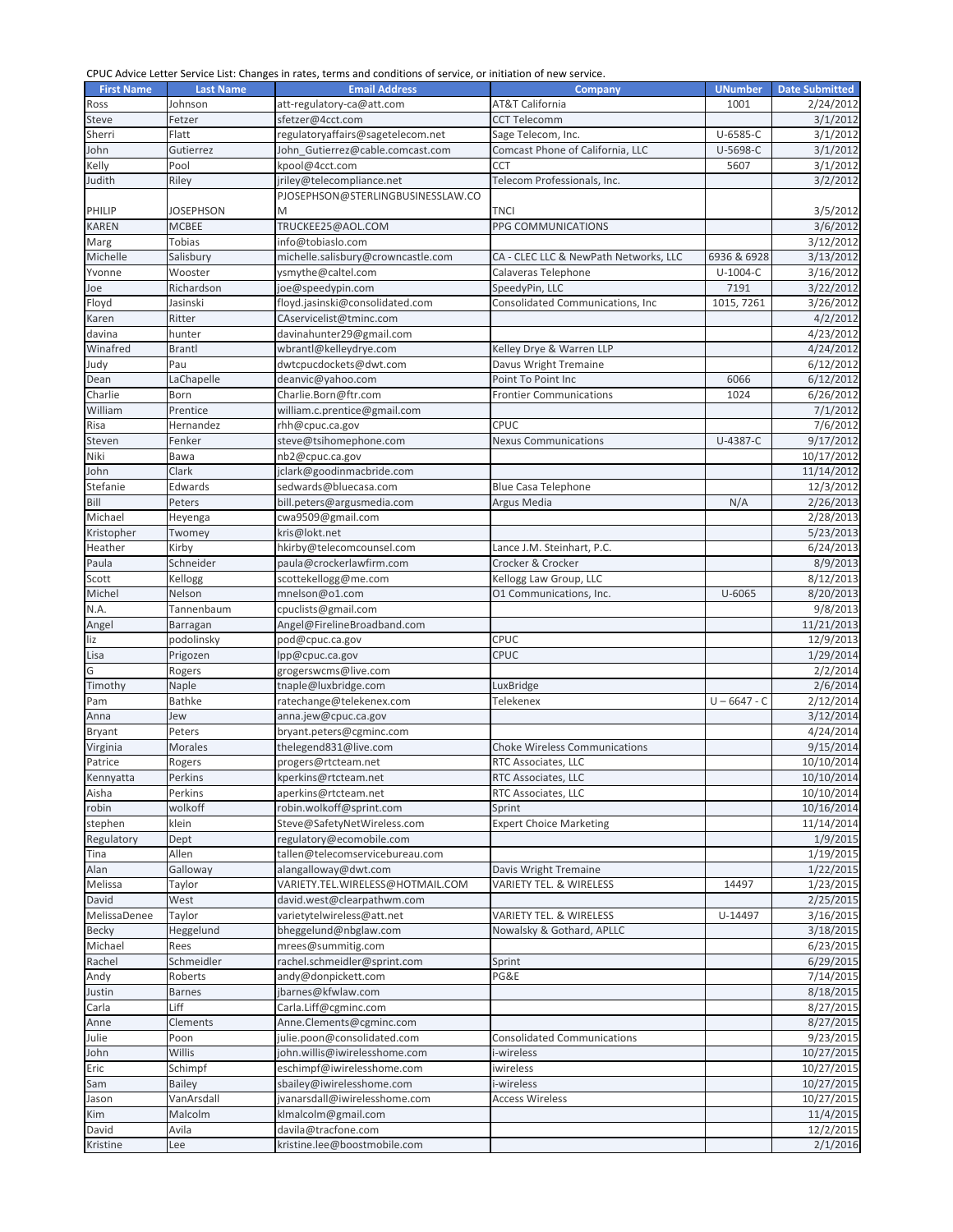| Susan          | Berlin              | susan.berlin@telrite.com               | Life Wireless                             | U-4442-C   | 3/3/2016   |
|----------------|---------------------|----------------------------------------|-------------------------------------------|------------|------------|
| Sharon         | Warren              | swarren@tminc.com                      | Technologies Mgmt., Inc.                  |            | 3/10/2016  |
| Ken            | King                | kenking@safetynetwireless.com          | SafetyNet Wireless                        |            | 4/29/2016  |
| Domenic        | Fontana             | domenic.fontana@viaoneservices.com     | Via One Services                          |            | 4/29/2016  |
| Melissa        | Slawson             | mslawson@bluejaywireless.com           | Blue Jay Wireless, LLC.                   | U-4437-C   | 10/19/2016 |
| Jim            | McTarnaghan         | CPUC_AL-Rates@perkinscoie.com          |                                           |            | 11/14/2016 |
| Katherine      | Marshall            | kmarshall@potomaclaw.com               |                                           |            | 2/13/2017  |
| Ana Maria      | Johnson             | aj1@cpuc.ca.gov                        | <b>CPUC Office of Ratepayer Advocates</b> |            | 3/16/2017  |
| Lauren         | Moxley              | Imoxley@bluejaywireless.com            | Blue Jay Wireless, LLC.                   | U-4437-C   | 4/12/2017  |
| Melissa        | Slawson             | slawsonconsulting@gmail.com            |                                           |            | 5/26/2017  |
| Kim            | Isaacs              | Kim.Isaacs@allstream.com               |                                           |            | 6/7/2017   |
| Greg           | Cole                | gcole@bluejaywireless.com              | Blue Jay Wireless, LLC.                   | U-4437-C   | 6/20/2017  |
| Melissa        | Slawson             | mslawson@geolinks.com                  | California Internet L.P. DBA GeoLinks     | U-7326-C   | 7/10/2017  |
| Cassandra      | Milligan            | cassandra.milligan@tagmobile.com       | TAG Mobile, LLC                           | $U-4411-C$ | 8/22/2017  |
|                |                     |                                        |                                           |            |            |
| Dale           | Wiltshire           | dale@fatpbx.com                        | Fresno Area Telephone & PBX               | $U-1420-C$ | 9/12/2017  |
| J.G.           | Harrington          | jgharrington@cooley.com                |                                           |            | 1/12/2018  |
| Jack           | Conklin             | jhcon@hotmail.com                      | Dr.                                       |            | 2/16/2018  |
| Thomas         | Rowland             | tom@telecomreg.com                     | Rowland & Moore LLP                       |            | 3/2/2018   |
| Kevin          | Rhoda               | krhoda@telecomreg.com                  | Rowland & Moore LLP                       |            | 3/2/2018   |
| Lesli          | Rowe                | lesli.rowe@viaoneservices.com          | SafetyNet Wireless                        | U-4458-C   | 3/26/2018  |
| Louise         |                     | lef@cpuc.ca.gov                        |                                           |            | 3/27/2018  |
| Pam            | <b>Brewer</b>       | pbrewer@inteserra.com                  | <b>Inteserra Consulting Group</b>         |            | 3/30/2018  |
| Matt           | Dean                | regcompliance@telecompliance.net       | Telecom Professionals, Inc.               |            | 4/4/2018   |
| Carlos         | Alcantar            | carlos@race.com                        |                                           |            | 6/20/2018  |
| Vince          | Coppey              | vc1@cpuc.ca.gov                        | <b>Public Utilities Commission</b>        |            | 7/3/2018   |
| Michael        | Anderson            | mikea@clientworks.com                  | Clientworks, Inc.                         |            | 7/5/2018   |
| Melissa        | Kallabat            | MKallabat@airvoicewireless.com         |                                           |            | 7/5/2018   |
| Jennifer       | Carter              | jcarter@gcioa.com                      | Global Connections Inc. of America        |            | 7/23/2018  |
| Amy            | Warshauer           | amy.warshauer@ftr.com                  | <b>Frontier Communications</b>            | $U-1002-C$ | 8/27/2018  |
| Jason          | VanArsdall          | jvanarsdall@standupwireless.com        | StandUp Wireless                          |            | 8/28/2018  |
| CalOES         | 911-Branch          | CA911Tariff@caloes.ca.gov              |                                           |            | 9/26/2018  |
|                |                     |                                        | Moss Adams                                |            |            |
| Choua          | Her                 | choua.her@mossadams.com                |                                           |            | 10/1/2018  |
| G. Joseph      | <b>Buck</b>         | complaint.Frontier@gmail.com           | Frontier California Inc.                  | U1002C     | 10/6/2018  |
| Karen          | Higgs               | Karen.Higgs@motorolasolutions.com      | Vesta Solutions, Inc.                     | U-7348-C   | 11/7/2018  |
| Darren         | Lee                 | dlee@cwclaw.com                        |                                           |            | 11/16/2018 |
| Jerry          | Weikle              | jweikle@windstream.net                 |                                           |            | 12/12/2018 |
| Ashley         | Salas               | asalas@turn.org                        | The Utility Reform Netwok (TURN)          |            | 1/7/2019   |
| Kristin        | Jacobson            | kristin@kljlegal.com                   | Law Offices of Kristin L. Jacobson        |            | 3/15/2019  |
| Anitzia        | Julbe               | ajulberivera@tracfone.com              | <b>Tracfone Wireless</b>                  |            | 3/19/2019  |
| $\overline{A}$ | Altmann             | aaltmann@sdcwa.org                     |                                           |            | 3/20/2019  |
| <b>TD</b>      | PAL                 | TD._PAL@cpuc.ca.gov                    | <b>CPUC Communications Division</b>       |            | 3/27/2019  |
| Phil           | Rotheram            | phil.rotheram@atos.net                 | <b>Atos Public Safety</b>                 |            | 4/8/2019   |
| Jacob          | Hulse               | jake.hulse@peakcomm.com                | Peak Communications, Inc.                 | 6005       | 4/15/2019  |
| Lydia          | Freemon             | lydfreemon@gmail.com                   |                                           |            | 5/25/2019  |
| Karen          | Wolf                | karen.wolf@motorolasolutions.com       | Vesta Solutions, Inc.                     | U7348C     | 6/4/2019   |
| Susan          | Ornstein            | susan.ornstein@comtechtel.com          | TeleCommunication Systems, Inc.           |            | 6/4/2019   |
| Anita          |                     |                                        |                                           |            | 6/6/2019   |
|                | Taff-Rice<br>Rasher | anita@icommlaw.com<br>mrasher@west.com | iCommLaw                                  |            | 6/21/2019  |
| Mary           |                     |                                        |                                           |            |            |
| Crystal        | Prahl               | crystal.prahl@charter.com              |                                           |            | 10/14/2019 |
| Frank          | App                 | Frank.App@charter.com                  | <b>Charter Communications</b>             |            | 10/24/2019 |
| S.<br>Ashley   | Linderman           | slinderman@buchalter.com               |                                           |            | 12/26/2019 |
|                | Douglas             | ashley.douglas@centurylink.com         | CenturyLink                               |            | 2/5/2020   |
| linda          | peng                | lindapeng@comnet-telecom.com           | ComNet(USA) LLC                           | U-7330-C   | 2/13/2020  |
| Teresa         | <b>Bitterling</b>   | teresa@crockerlawfirm.com              | Crocker & Crocker                         | U-6641-C   | 3/2/2020   |
|                |                     |                                        |                                           |            |            |
| Christine      | Chacon              | christinec@worldnet1.net               | WorldNet Communications Services, Inc.    | U5519-C    | 3/11/2020  |
| S.             | Linderman           | shawndai@cal-cca.org                   | CalCCA                                    |            | 4/6/2020   |
| Rachelle       | Chong               | rachelle@chonglaw.net                  | Law Offices of Rachelle Chong             |            | 4/10/2020  |
| Thomas         | Crowe               | tcrowe@logicaltelecom.com              | Logical Telecom LP                        | U-7263-C   | 4/12/2020  |
| Wendy          | Perez               | accounting@evocative.com               | <b>Fiber International</b>                | U-7227C    | 4/27/2020  |
| Kristin        | Jacobson            | kristin.jacobson@us.dlapiper.com       | <b>DLA Piper</b>                          |            | 5/1/2020   |
| Raisa          | Ledesma Rodriguez   | raisa.ledesma@cpuc.ca.gov              | Public Advocates Office                   |            | 5/17/2020  |
| Victor         | Smith               | victor.smith@cpuc.ca.gov               |                                           |            | 5/29/2020  |
| Aja            | King                | AKing@jenner.com                       |                                           |            | 8/5/2020   |
| kieuchinh      |                     | kieuchinh.tran@cpuc.ca.gov             |                                           |            | 9/14/2020  |
| Chris          | tran                |                                        |                                           |            |            |
|                | King                | ChrisKing@safetynetwireless.com        | <b>Amerimex Communications</b>            |            | 10/8/2020  |
| Aggie          | Hill                | aggie@icommlaw.com                     | iCommLaw                                  |            | 10/14/2020 |
| Hans           | Eysenbach           | heysenbach@verrill-law.com             |                                           |            | 10/16/2020 |
| Zeb            | Zankel              | CPUCfilings@jenner.com                 |                                           |            | 10/21/2020 |
| Katie          | Zack                | kzack@telecomcounsel.com               | Lance JM Steinhart PC                     |            | 10/22/2020 |
| Kate           | <b>Beck</b>         | kate.beck@cpuc.ca.gov                  |                                           |            | 12/2/2020  |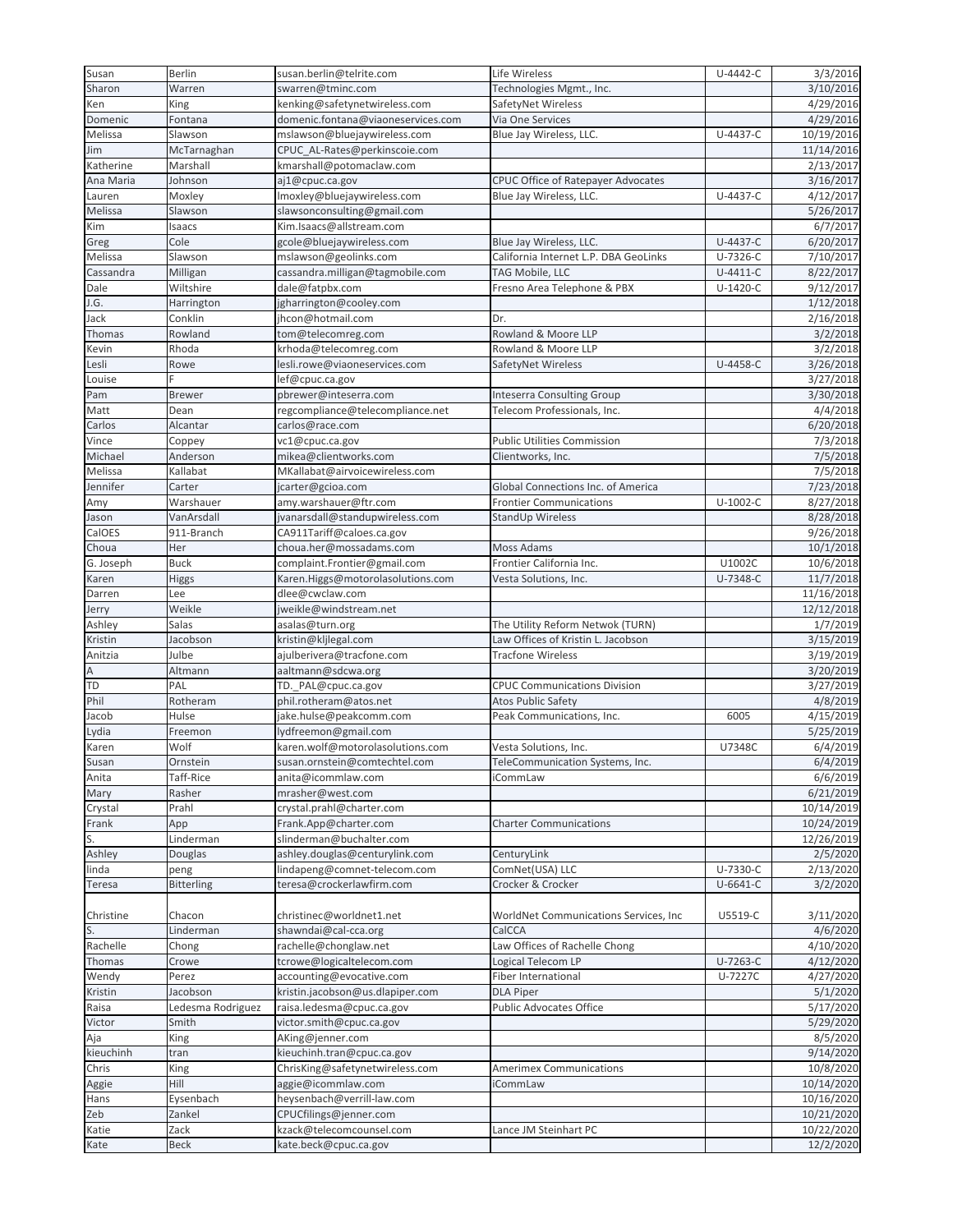| Ken            | Yeager                | kyeager@inteserra.com           |                                             |              | 12/10/2020 |
|----------------|-----------------------|---------------------------------|---------------------------------------------|--------------|------------|
| Stephen        | Milton                | cpuc-advice@isofusion.com       |                                             |              | 12/18/2020 |
| Mark           | Schreiber             | mschreiber@cwclaw.com           | Cooper, White & Cooper LLP                  |              | 1/4/2021   |
| Steven         | McFerson              | mcferson.steve@gmail.com        |                                             |              | 1/5/2021   |
| Jeanette       | Green                 | jgreen@uc-green.com             | <b>UC-Green Communications</b>              |              | 1/6/2021   |
| Jim            | <b>Burt</b>           | James.R.Burt@charter.com        |                                             |              | 1/6/2021   |
| Andrew         | Cardin                | acardin@digitalpath.net         | DigitalPath, Inc                            | $U-1151-C$   | 1/7/2021   |
| Darren         | Lee                   | darren@brblawgroup.com          | <b>BRB Law LLP</b>                          |              | 3/8/2021   |
| Mindy          | Duvall-Harris         | mindyd@ponderosatel.com         |                                             |              | 5/20/2021  |
| Kerry          | Grimes                | kerry.grimes7@t-mobile.com      | T-Mobile                                    |              | 9/8/2021   |
| CDCompliance   | CPUC                  | CDCompliance@cpuc.ca.gov        |                                             |              | 10/5/2021  |
| Louis          | Lupinacci             | louis.lupinacci@t-mobile.com    | <b>Assurance Wireless</b>                   |              | 11/24/2021 |
| $\overline{A}$ | Aksterowicz           | al.aksterowicz@t-mobile.com     | T Mobile                                    |              | 11/24/2021 |
| Joshua         | Lin                   | joshua.lin@cpuc.ca.gov          | <b>CPUC - Public Advocates Office</b>       |              | 12/2/2021  |
|                |                       |                                 | California Public Utilities Commission (San |              |            |
| Benny          | Corona                | Benny.Corona@cpuc.ca.gov        | Francisco, CA)                              |              | 12/2/2021  |
| Sindy          | Yun                   | Sindy.yun@cpuc.ca.gov           | <b>CPUC</b>                                 |              | 12/2/2021  |
| Jen            | Rose                  | jen.rose@iwirelesshome.com      | i-wireless, LLC                             |              | 1/4/2022   |
| Jen            | Rose                  | jen.rose@iwirelesshome.com      | i-wireless, LLC                             |              | 1/4/2022   |
| Nicholas       | Metherd               | nmetherd@infinitimobile.com     | InfinitiMobile                              |              | 1/17/2022  |
| <b>Brett</b>   | Palmer                | brett.palmer@cpuc.ca.gov        | <b>CPUC</b>                                 |              | 2/24/2022  |
| Matthew        | Spiegel               | m spiegel@hotmail.com           |                                             |              | 3/3/2022   |
| Peter          | Engdahl               | peter@snowcrest.net             | SnowCrest                                   | $U - 7172-C$ | 3/9/2022   |
| Jodie          | Grimshaw              | Jodie@csilongwood.com           | Compliance Solutions, Inc.                  |              | 3/11/2022  |
| Kara           | Light                 | kara.light@t-mobile.com         | T-Mobile                                    |              | 3/15/2022  |
| Wes            | Zuber                 | wes@uia.net                     | Ultimate Internet Access, Inc               | U7269C       | 3/29/2022  |
| Nathan         | Patrick               | cpuc-telecom-al@sonic.net       |                                             |              | 4/8/2022   |
|                |                       |                                 | ITS - Integrated Telemanagement Services,   |              |            |
| Shilton        | Hasunuma              | shilton.hasunuma@itstelecom.com | Inc.                                        | 5617         | 4/18/2022  |
| Richard        | Williams              | rickw@ponderosatel.com          | The Ponderosa Telephone Co.                 | $U-1014$     | 4/26/2022  |
| Georganna      | Payne                 | georgannap@ponderosatel.com     | Ponderosa Telephone Co                      |              | 5/4/2022   |
| Genya          | Meharg                | genya.meharg@nelsonmullins.com  |                                             |              | 5/5/2022   |
| Debra          | <b>McGuire Mercer</b> | debra.mercer@nelsonmullins.com  | <b>Nelson Mullins</b>                       |              | 5/5/2022   |
| Joshua         | Guyan                 | joshua.guyan@nelsonmullins.com  | <b>Nelson Mullins</b>                       |              | 5/6/2022   |
| Catherine      | Stedman               | cstedman@3ce.org                | <b>Central Coast Community Energy</b>       |              | 5/23/2022  |
|                |                       |                                 |                                             |              |            |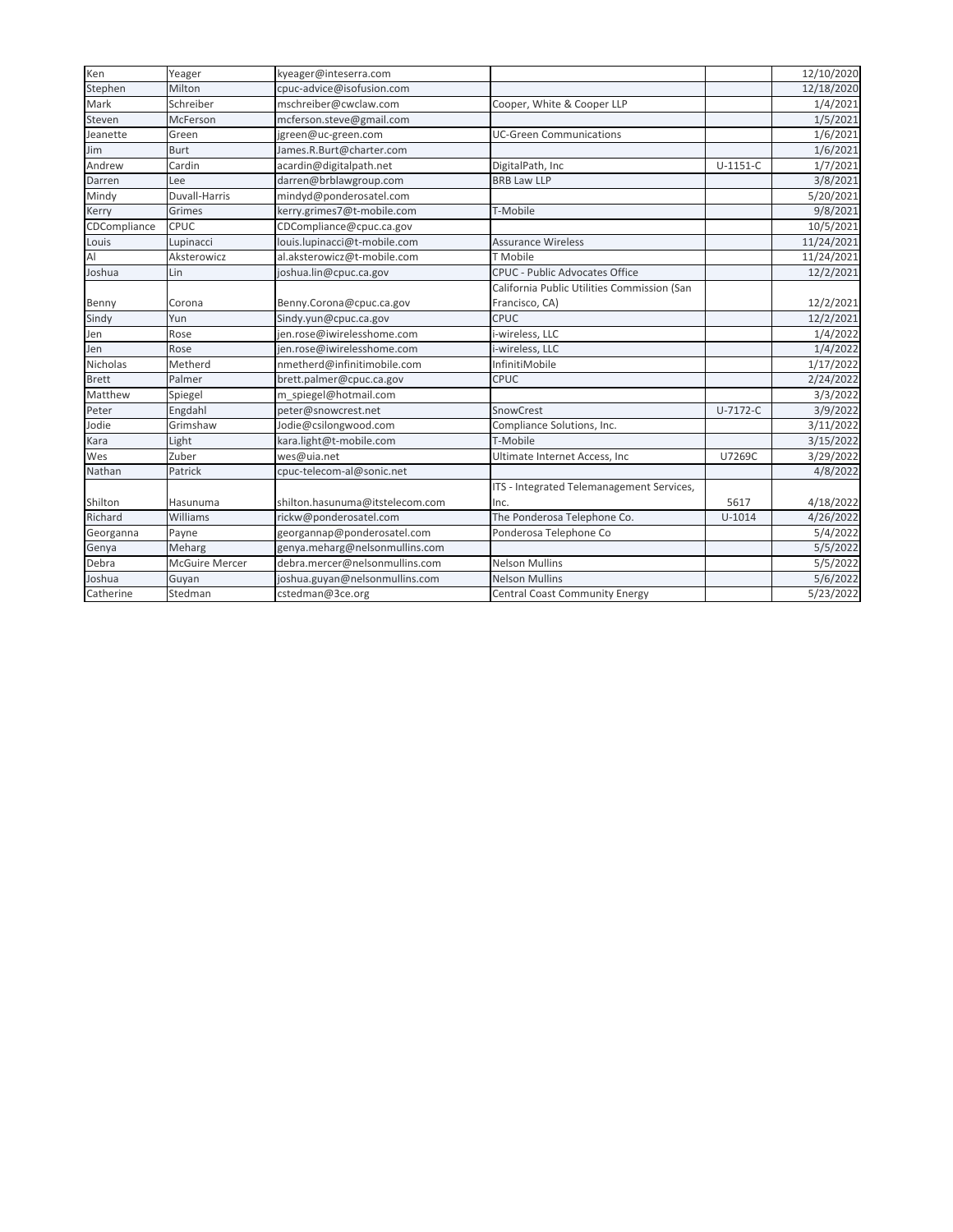## LIST OF EFFECTIVE SHEETS

Sheets listed below are effective as of the date shown on each sheet.

| Revision<br>Number<br>20th Revised<br>2 <sup>nd</sup> Revised<br>9 <sup>th</sup> Revised<br>3rd Revised<br>3rd Revised<br>1 <sup>st</sup> Revised<br>Original<br>Original<br>Original<br>Original<br>Original<br>Original<br>Original<br>Original<br>1 <sup>st</sup> Revised<br>1 <sup>st</sup> Revised<br>1 <sup>st</sup> Revised<br>Original<br>Original<br>2 <sup>nd</sup> Revised<br>2 <sup>nd</sup> Revised<br>2 <sup>nd</sup> Revised<br>Original<br>Original<br>2 <sup>nd</sup> Revised<br>2 <sup>nd</sup> Revised<br>4 <sup>th</sup> Revised<br>2 <sup>nd</sup> Revised<br>3rd Revised<br>1 <sup>st</sup> Revised<br>Original<br>Original<br>1 <sup>st</sup> Revised<br>1 <sup>st</sup> Revised<br>1 <sup>st</sup> Revised<br>1 <sup>st</sup> Revised<br>1 <sup>st</sup> Revised<br>* New or revised page. | <b>Sheet</b><br>CS A*<br>1<br>$2^*$<br>3<br>3.1<br>4<br>5<br>$\,6$<br>$\overline{7}$<br>8<br>$\boldsymbol{9}$<br>10<br>11<br>12<br>13<br>14<br>15<br>16<br>17<br>17.1<br>17.2<br>17.3<br>17.4<br>18<br>19<br>20<br>21<br>21.1<br>21.2<br>22<br>23<br>24<br>25<br>26<br>27<br>28<br>29 | Revision<br><b>Number</b><br>2 <sup>nd</sup> Revised<br>2 <sup>nd</sup> Revised<br>3rd Revised<br>2 <sup>nd</sup> Revised<br>4 <sup>th</sup> Revised<br>5 <sup>th</sup> Revised<br>2 <sup>nd</sup> Revised<br>1 <sup>st</sup> Revised<br>1 <sup>st</sup> Revised<br>Original<br>2 <sup>nd</sup> Revised<br>1 <sup>st</sup> Revised<br>2 <sup>nd</sup> Revised<br>4 <sup>th</sup> Revised<br>5 <sup>th</sup> Revised<br>2 <sup>nd</sup> Revised | <b>Sheet</b><br>30<br>31<br>32<br>32.1<br>33<br>33.1<br>34<br>35<br>36<br>37<br>38<br>39<br>39.1<br>40<br>40.1<br>41 | Revision<br><b>Number</b> | <b>Sheet</b>                    |
|--------------------------------------------------------------------------------------------------------------------------------------------------------------------------------------------------------------------------------------------------------------------------------------------------------------------------------------------------------------------------------------------------------------------------------------------------------------------------------------------------------------------------------------------------------------------------------------------------------------------------------------------------------------------------------------------------------------------------------------------------------------------------------------------------------------------|---------------------------------------------------------------------------------------------------------------------------------------------------------------------------------------------------------------------------------------------------------------------------------------|------------------------------------------------------------------------------------------------------------------------------------------------------------------------------------------------------------------------------------------------------------------------------------------------------------------------------------------------------------------------------------------------------------------------------------------------|----------------------------------------------------------------------------------------------------------------------|---------------------------|---------------------------------|
| (To be inserted by utility)                                                                                                                                                                                                                                                                                                                                                                                                                                                                                                                                                                                                                                                                                                                                                                                        |                                                                                                                                                                                                                                                                                       |                                                                                                                                                                                                                                                                                                                                                                                                                                                | <b>Issued by</b>                                                                                                     |                           | (To be inserted by Cal. P.U.C.) |
| Advice Letter No.                                                                                                                                                                                                                                                                                                                                                                                                                                                                                                                                                                                                                                                                                                                                                                                                  | 485                                                                                                                                                                                                                                                                                   |                                                                                                                                                                                                                                                                                                                                                                                                                                                | Cynthia A. Huber<br><b>NAME</b>                                                                                      | <b>Date Filed</b>         | May 27, 2022                    |
| Decision No.                                                                                                                                                                                                                                                                                                                                                                                                                                                                                                                                                                                                                                                                                                                                                                                                       | FCC 20-143                                                                                                                                                                                                                                                                            |                                                                                                                                                                                                                                                                                                                                                                                                                                                | President                                                                                                            | <b>Effective</b>          | July 1, 2022                    |
|                                                                                                                                                                                                                                                                                                                                                                                                                                                                                                                                                                                                                                                                                                                                                                                                                    |                                                                                                                                                                                                                                                                                       |                                                                                                                                                                                                                                                                                                                                                                                                                                                |                                                                                                                      |                           |                                 |

TITLE